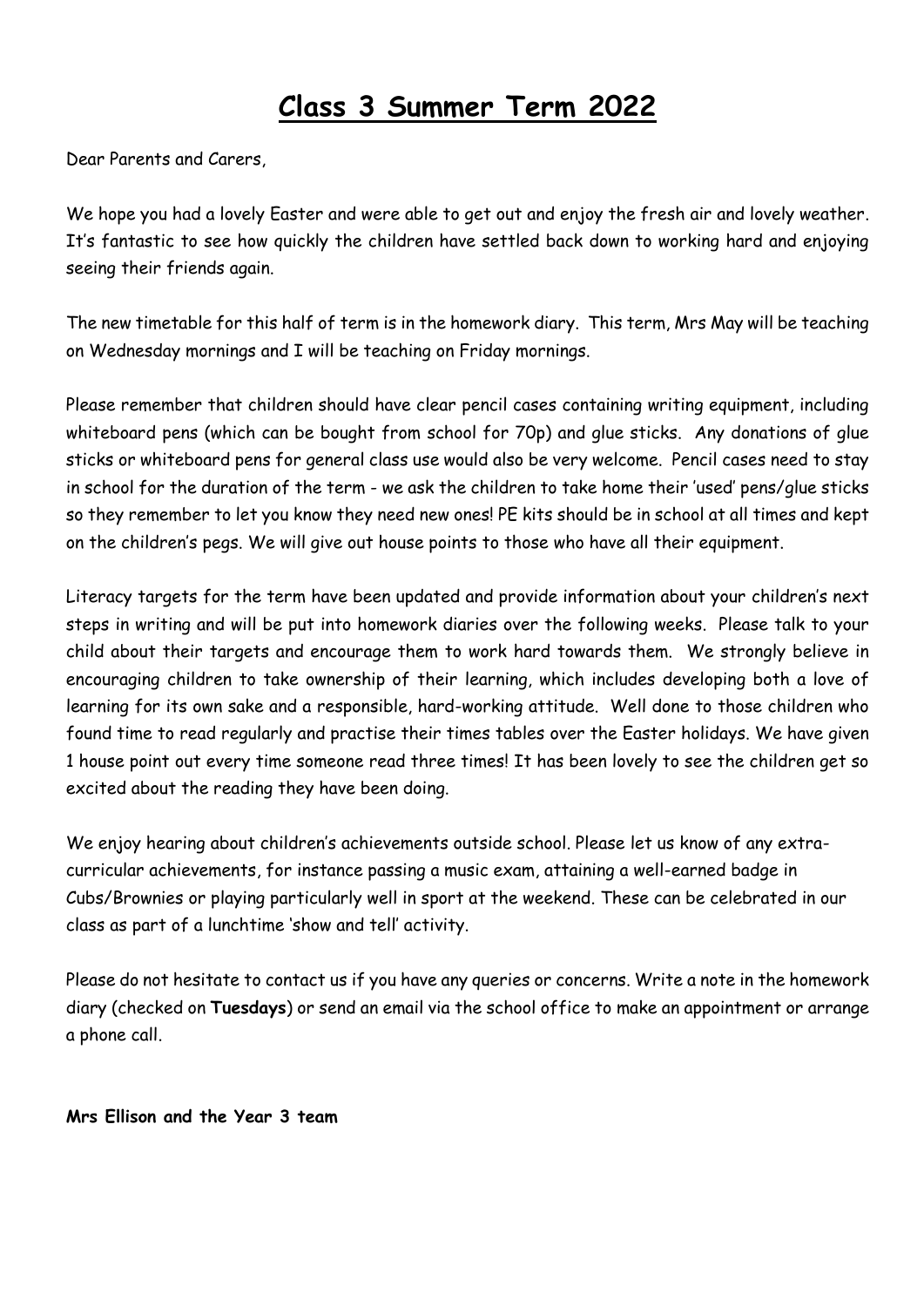#### **Curriculum at a Glance – Summer 2022**

| English                                            | Maths                                        |
|----------------------------------------------------|----------------------------------------------|
| $1st$ half of term:                                | Fractions                                    |
| The Egyptian Cinderella<br>$\bullet$               | Time - time intervals                        |
| The Enormous Crocodile                             | Shape<br>٠                                   |
| $2nd$ half of term:                                | Mass & Capacity                              |
| The Hodgeheg<br>$\bullet$                          | The 4 operations $(+ - x \div)$              |
| Non-Fiction texts about Ancient Egypt<br>$\bullet$ | Money - finding change                       |
| Spelling and grammar                               |                                              |
| Whole class guided reading                         |                                              |
| Science                                            | <b>RE</b>                                    |
| Plants                                             | When Jesus left, what was the impact of      |
| Light<br>$\bullet$                                 | Pentecost?                                   |
|                                                    | What is it like to follow God?               |
| Emailing<br><b>ICT</b>                             | <b>PE</b><br>Swimming                        |
| Databases                                          | Athletics<br>Cricket                         |
| <b>Music</b><br>Charanga                           | Relationships<br><b>PSHE</b>                 |
|                                                    | Changing Me                                  |
| History Ancient Egypt                              | Art                                          |
|                                                    | Painting - shades & tones                    |
|                                                    | Drawing - Egyptian style people, hieroglyphs |

## **Home learning –** homework diaries are due in every **Tuesday**.

| SPELLINGS: Set Wednesday     | Practise at least 3 times a week, making sure you understand the meaning of   |  |
|------------------------------|-------------------------------------------------------------------------------|--|
| as handwriting practice.     | the words. Spellings will be set to practise a spelling rule or to support an |  |
| Tested the following         | area of the curriculum.                                                       |  |
| Wednesday.                   |                                                                               |  |
| LITERACY: Set Tuesday,       | 20 minutes. Remember to proofread to ensure correct punctuation and           |  |
| due in the following Monday, | enough detail has been included. Sometimes set as a reading comprehension     |  |
| sign and add any comments    | task through Reading Express/ Reading Eggs.                                   |  |
| to the homework diary.       |                                                                               |  |
| MATHS: Set Tuesday, due in   | 20 minutes. This will sometimes be set through Mathletics. Alongside          |  |
| the following Monday, sign   | homework, please practise telling the time regularly, using both analogue     |  |
| and add any comments to the  | clocks (with a face) and digital 12 hour formats.                             |  |
| homework diary.              |                                                                               |  |
| READING: At least three      | Homework diaries should be in school every day and are checked on Tuesdays.   |  |
| times a week, with an adult  | Please keep listening to and reading with your child regularly. Try and       |  |
| signing and noting comments  | make time spent reading together as relaxed and as enjoyable as possible and  |  |
| in the homework diary.       | encourage your child to talk about their reading. Keep reading to your child  |  |
|                              | too-finding time for a bedtime story is a lovely way to end the day and a     |  |
|                              | chance for children to hear language and access books that they may find      |  |
|                              | difficult to read themselves.                                                 |  |
|                              |                                                                               |  |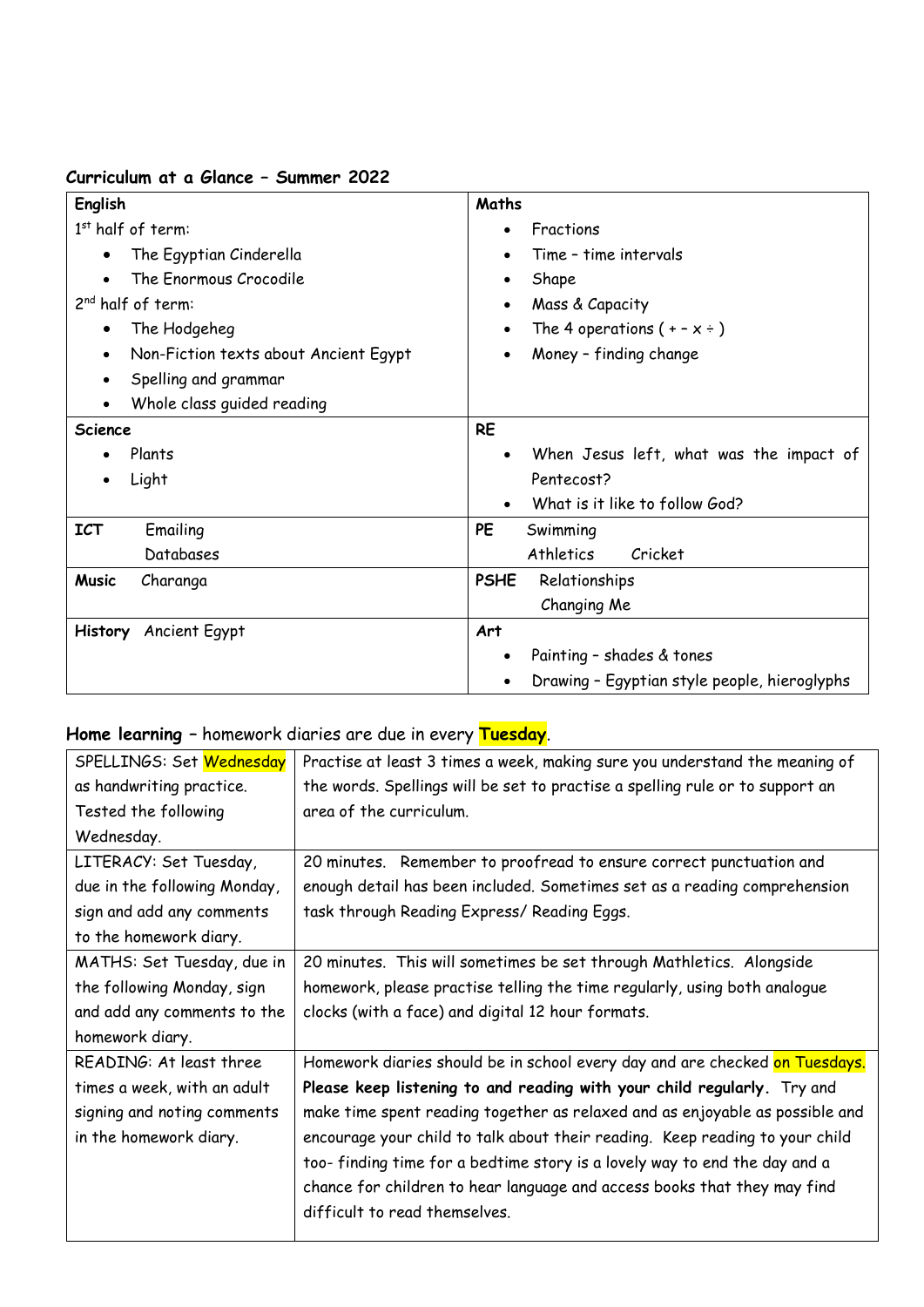| TIMES TABLES: Several     | The national curriculum target is for all children to know their times tables up            |
|---------------------------|---------------------------------------------------------------------------------------------|
| times a week as required. | to 12x12 by the end of Year 4. It's a life skill and helps enormously with                  |
|                           | accessing other areas of maths. Please keep on practising! Times tables tests               |
|                           | will be held in class weekly. In Year 3 we revise $x^2$ , $x^5$ , $x^{10}$ and $x^3$ learnt |
|                           | in Year 2 and introduce $x4$ and $x8$                                                       |

#### Word List for Year 2

| kind   | gold       | any     | move      |
|--------|------------|---------|-----------|
| find   | told       | many    | prove     |
| mind   | plant      | door    | busy      |
| behind | Mr         | poor    | again     |
| wild   | <b>Mrs</b> | floor   | sugar     |
| child  | most       | our     | who       |
| last   | both       | hour    | climb     |
| past   | children   | only    | clothes   |
| fast   | water      | money   | improve   |
| path   | because    | even    | break     |
| bath   | people     | half    | great     |
| pass   | should     | whole   | steak     |
| class  | could      | parents | Christmas |
| grass  | would      | father  | beautiful |
| old    | everybody  | pretty  |           |
| cold   | after      | eye     |           |
| hold   | every      | sure    |           |

## Word List for Year 3

| answer     | appear     | arrive     |
|------------|------------|------------|
| bicycle    | calendar   | centre     |
| certain    | complete   | continue   |
| describe   | early      | earth      |
| experience | experiment | extreme    |
| favourite  | February   | forward(s) |
| grammar    | group      | history    |
| learn      | length     | library    |
| natural    | notice     | often      |
| popular    | probably   | promise    |
| question   | regular    | remember   |
| special    | strange    | strength   |
|            |            |            |